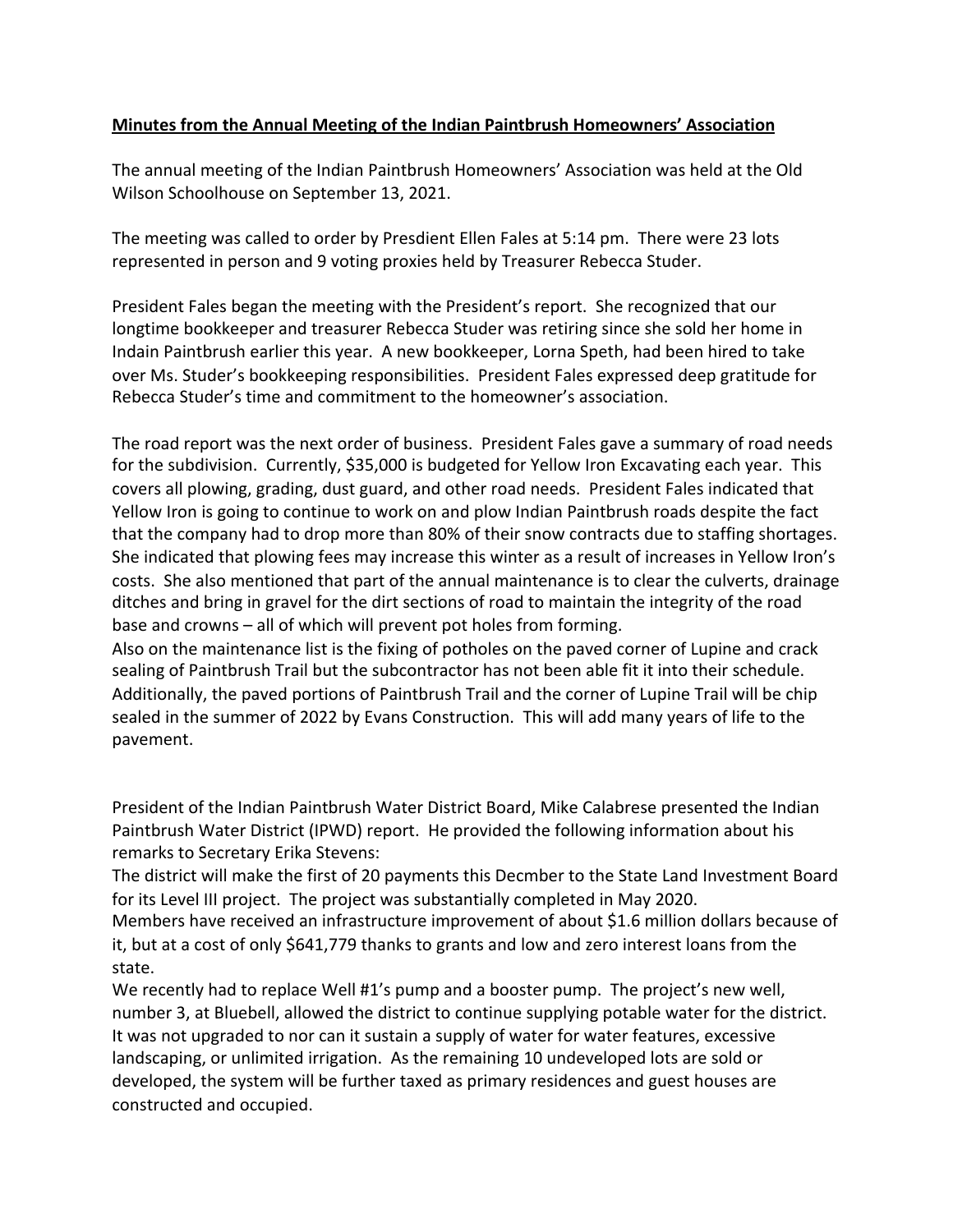The IPWD board is drafting a survey for district members about sharing the cost of meter installations and the implementation of metered billing.

Going into winter and cold temps, the biggest threats to our water systems are leaking automated irrigation systems, water features, and yard hydrants. I guarantee that dealing with a problem with one of these in winter will dampen your enthusiasm for both it and for winter. The IPWD board members are Mike Calabrese, George Kuvinka, Tim Linger, Les Gibson, and Ward Branch.

Treasurer Rebecca Studer gave the financial report. She reported that with the fee increase from the last annual meeting, the financials show an increase in the cash balance over last year of about \$40,000. In fiscal year 2021, Indian Paintbrush had an income of \$185,000 and spent \$188,000 including loan payments. She reported that our current loan balance (from the road improvement loan obtained in August 2015) is \$204,005, and the loan matures July 2025. IPHA also has a line of credit of \$15,000 at First Interstate Bank.

She went on to discuss trash fees at \$180, 2 times per year, per lot, are currently covering the majority of the trash and recycling expenses. \*\*\*Residents were reminded that the trash shed is only for regular household trash. No construction waste, hazardous waste (motor oil, paint, pesticides, etc.) furniture, electronics, or hot tub covers can be put in the dumpsters. Please bring any of these items directly to the Teton County Transfer Station. \*\*\*\*

In Old Business, President Ellen Fales brought up the need for an increase in IPHA dues due to a shortfall in the 2022 budget. Costs for 2022 include, but are not limited to, chip sealing the main road at a cost of approximately \$45,000, road maintenance (clearing gutters, grading, dust guard etc.) at a cost of approximately \$35,000, and fire mitigation on the roadways. She suggested that we put \$12,000 into fire mitigation. With a matching grant from the Teton Conservation District of \$6,000, it would allow the IPHA to complete \$18,000 of roadway corridor clearing in 2022. If all of the suggested work does get completed in 2022, it will put the IPHA budget into a deficit of \$21,000. She went on to say that if we want to have a reserve in our budget, we should increase the annual dues by \$500. Les Gibson made a motion to increase the total dues to \$3000 per year (\$1500, two times per year) for each lot. The motion passed unanimously.

Fales then reminded homeowners that the subdivision currently has a ban on open flames in Indian Paintbrush until further notice. There have been several reports of open flames in the neighborhood, which is in violation of the current subdivision rule. Teton County does not currently have a fire ban, but they do support our ban due to the nature of our subdivsion's landscape. Please be considerate of your neighbors!

Alli Noland gave a brief presentation reminding residents that the speed limit on Indian Paintbrush roads is 20mph. Residents can contact the Teton County Sheriff's Department nonemergency number at (307)733-2331 to report any fast or erratic drivers.

Jim Olson gave a report on the Indian Paintbrush website (indianpaintbrushhoa.net). He stated that the website is up and running, and it has been designed to put all relevant subdivision information in one place. He asked residents to register their email addresses at the website,